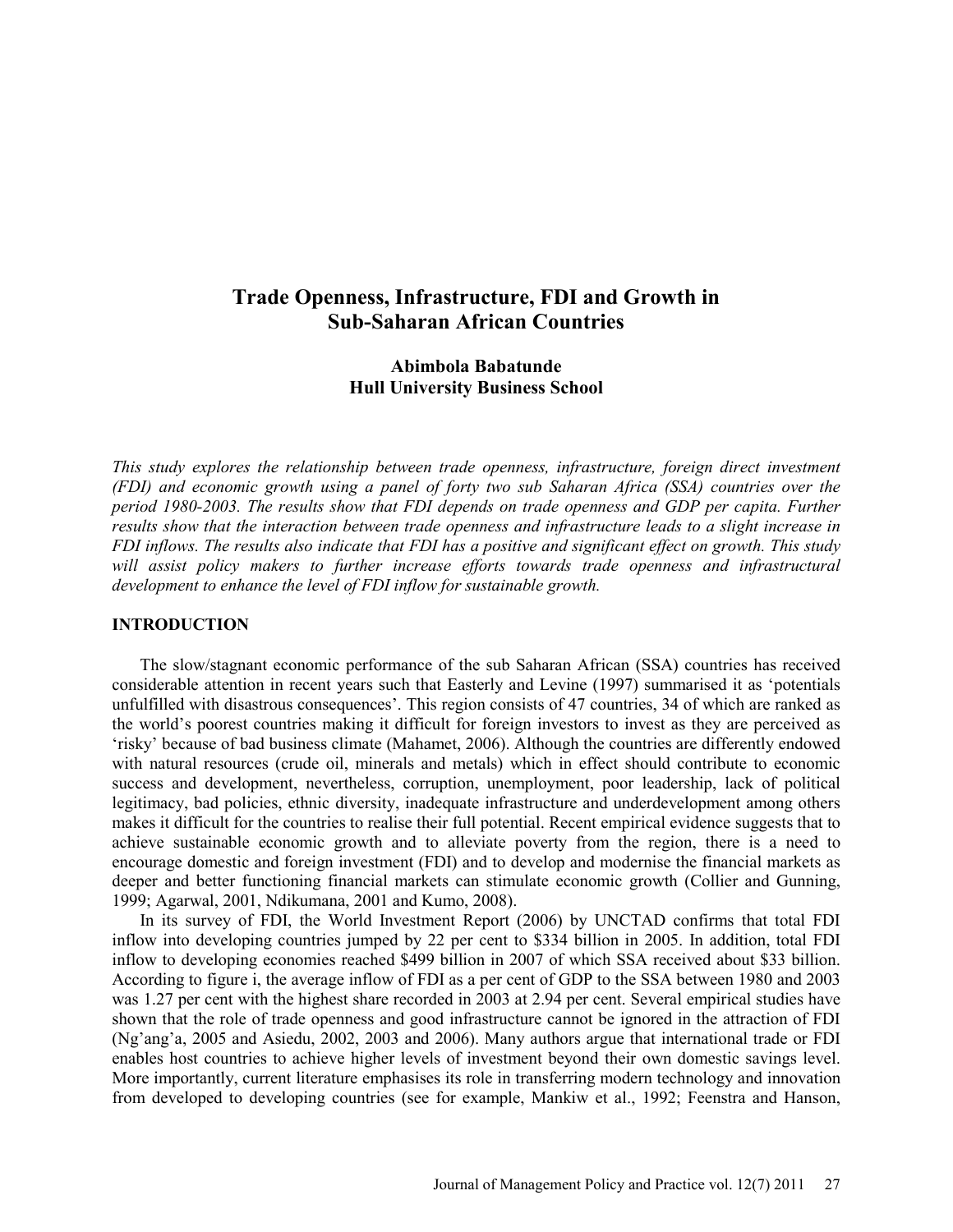1997; Zhang, 2001a and b). However, there is convincing evidence that FDI inflow is sensitive to the level of openness and the investment climate in host countries. Previous studies (such as Wheeler and Mody, 1992; Frankel and Romer, 1999; Kumar, 1994; Dunning, 1988; Neumayer and de Soysa, 2005; Kandiero and Chitiga, 2006 and Asiedu, 2005) demonstrate the positive effects of trade and infrastructure in the attraction of FDI. Nevertheless, empirical evidence show that the growth effect of FDI varies from country to country and in some cases, the inflow of FDI has a positive (Balasubramanyam et al., 1996 and Borensztein et al., 1995 and 1998), negative (Boyd and Smith, 1995 and Mencinger, 2003) or insignificant (Carkovic and Levine, 2002) effect on economic growth.



**FIGURE 1 TOTAL FDI INFLOW TO AFRICA AND SSA BETWEEN 1980 AND 2003**

Source: World Bank (2008), World Development Indicators, ESDS International, University of Manchester.

Apart from recognising the effect of trade openness in attracting FDI, several authors have stressed the importance of other policy variables such as macroeconomic stability and infrastructural development as a determinant of FDI inflow (e.g. Makki and Somwaru, 2004). The literature emphasised that countries benefit from FDI inflow in the presence of suitable infrastructure and that in many developing countries, and in particular the SSA, the absence of such infrastructure may lead to the countries unattractiveness to FDI. However, Cheng and Kwan (2000) cite that the quality of infrastructure does not matter in the distribution of FDI in China. According to this statement, substantial investment in infrastructure may not lead to the inflow of FDI. In view of the foregoing, this paper attempts to answer two questions: First, whether trade openness in the SSA region can help improve their record in terms of FDI attractiveness, and second, can improvement of other aspects of the business climate (physical infrastructures and macroeconomic stability) further increase FDI attractiveness in the region, and if so, to what extent.

### **Empirical Literature**

A number of studies have been carried out on empirically testing the link between trade openness, infrastructure and FDI and its impact on economic growth in developing countries (Tsai, 1994; Asiedu, 2002 and Mottaleb, 2007). The literature demonstrates that the benefits of FDI are strongly dependent on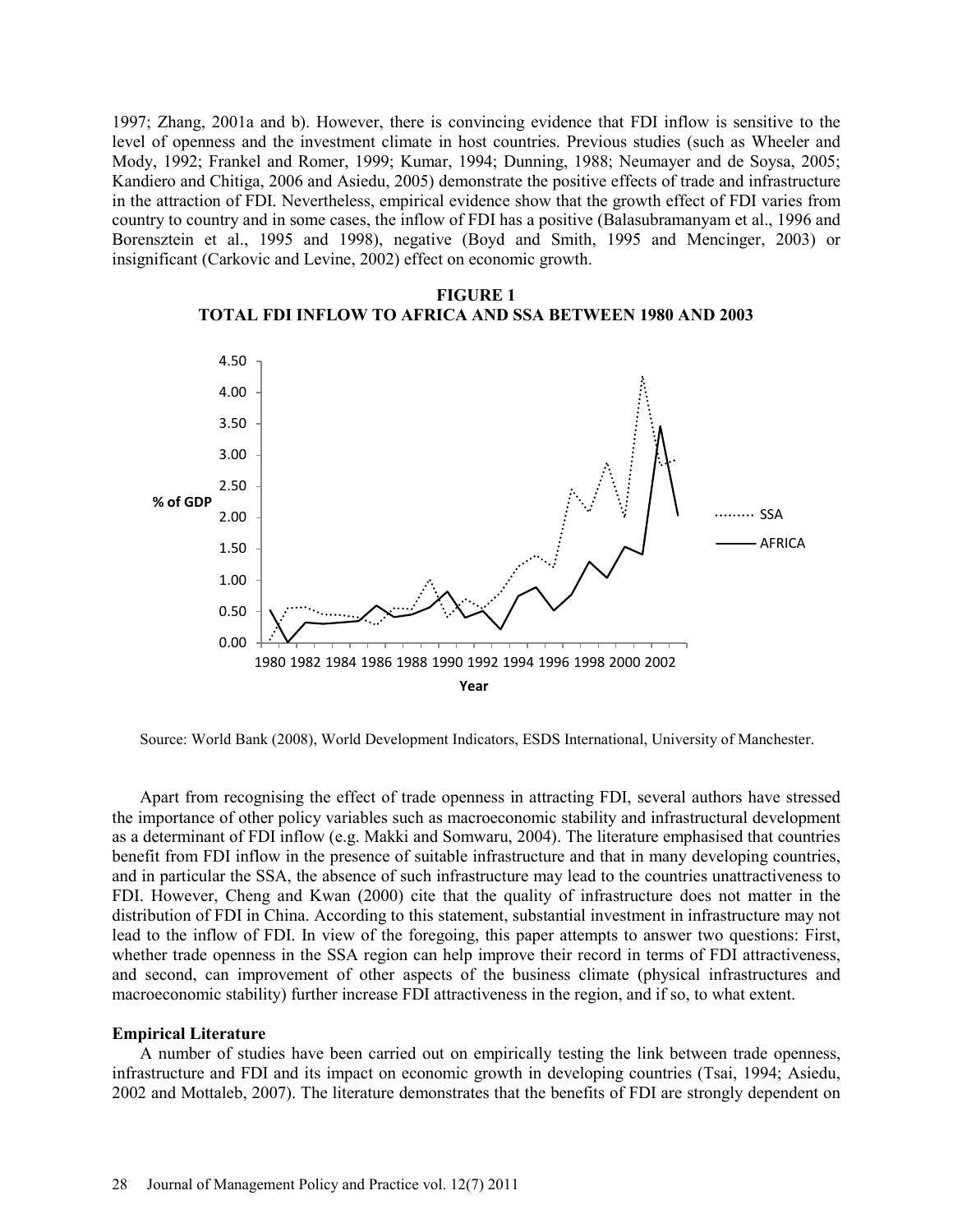how open a country is to globalisation. In addition, the positive effect of trade on FDI has been found to be quite robust to the type of econometric method used and countries considered. Using time series data for the period 1960-2005, Ang (2008) studied the determinant of FDI in Malaysia. The author concludes that financial development, infrastructure development and trade openness promotes FDI inflow. The implication of this result is that trade liberalisation leads to more FDI inflow in a host country. This is further emphasised by Neumayer and de Soysa, (2005) who pointed out that countries that are more open to trade have higher inflow of FDI. The positive impact of trade openness on FDI varies across regions and is relatively small in SSA countries compared with non SSA countries (see Addison and Heshmati, 2003 and Asiedu, 2002). One plausible explanation for this could be that countries in Asia and Latin America have large consumer market potential due to their large populations.

Asiedu (2002) studied the determinant of FDI in 70 developing countries between 1988 and 1997 using OLS estimation technique. Thirty five of the countries belong to the SSA region. The results show that infrastructure development and a higher return on investment are important factors that drive the attraction of FDI in the sample. It also shows that economic openness is an important determinant of FDI however SSA will receive less FDI inflow due to its geographical location. One of the problems associated with the technique used by Asiedu (2002) is that OLS assumes that each country's intercept value is identical and it does not control for country specific characteristics, therefore, one need to be cautious when interpreting results. Examining the determinants of FDI to 29 Chinese regions from 1985 to 1995, Cheng and Kwan (2000) find the relationship between FDI and infrastructure to be positive. The authors argue that good infrastructure (density of roads) determine FDI to the regions studied. They note that the quality of the roads is not a priority in determining which regions hosted the most FDI.

#### **Empirical Framework**

To assess the relationship between trade openness, infrastructure, FDI and economic growth in SSA, a panel data technique is used following the recent empirical literature such as Asiedu (2002, 2003) and Ng'ang'a (2005). The analysis is based on the information from an unbalanced panel between 1980 and 2003 for 42 SSA countries, and the empirical specifications are as follows:

 $FDI_{ii} = \alpha_0 + \alpha_1 TRADE_{ii} + \alpha_2 \log(TEL)_{ii} + \alpha_3 gGDPpc_{ii} + \alpha_4 (TRADE * ln TEL)_{ii} + \alpha_5 CPI_{ii} + \mu_{ii}$  (1)

where

| $FDI_{ii}$ : | net inflow of FDI as a per cent of GDP in a particular country $i$ , at time $t$       |
|--------------|----------------------------------------------------------------------------------------|
| TRADE:       | Trade (total exports plus imports) as a per cent of GDP                                |
| $Log$ TEL:   | natural log of total number of mobiles and fixed telephone lines available in the host |
|              | country                                                                                |
| $gGDPpc$ :   | annual growth rate of real per capita GDP                                              |
| TRADE*InTEL: | interaction between trade and infrastructural development                              |
| CPI:         | annual consumer price index, which measures macroeconomic stability                    |
| $\mu$ :      | white noise.                                                                           |

Trade relates to the openness of the economy to the rest of the world. However, due to lack of time series data for the measure of openness, the sum of import and export as a ratio of GDP is used to proxy trade. This is justified by arguing that the more open a country is to globalization, the more attractive it is to FDI. A priori, it is expected that trade will be positively related to FDI.

TEL denotes infrastructural development. Many studies such as Root and Ahmed, (1979); Schneider and Frey, (1985); Asiedu, (2002) and Mottaleb, (2007) find a positive relationship between FDI and infrastructure. According to the literature, countries with better infrastructural development tend to attract more FDI when compared with others, which implies the positive effect. Following Morisset (2000) infrastructural development is measured using the number of telephone lines (landlines and mobiles) in a country. A positive relationship between FDI and infrastructure development is expected.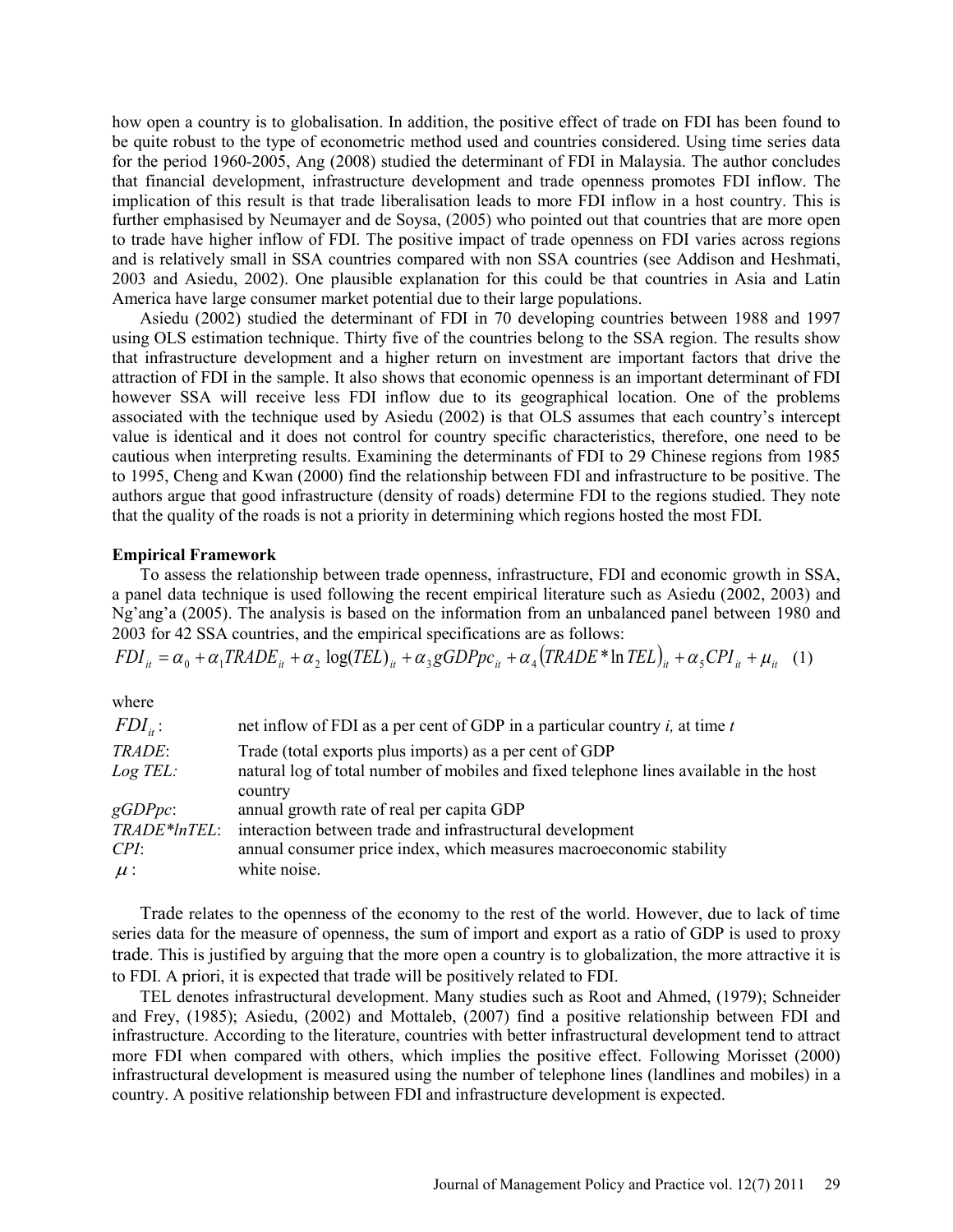ANNUAL GROWTH RATE OF GDP PER CAPITA captures the potential of the host country's internal market. A higher GDP per capita growth is assumed to imply better market opportunity and increases the attractiveness for FDI, thus a positive relationship is expected. The interaction of trade and log of TEL is the variable of interest and its relationship with FDI is uncertain. CPI, consumer price index denotes macroeconomic stability. According to Asiedu (2003), countries with high (low) inflation rate tend to be unattractive (attractive) to FDI, hence, a negative relationship with FDI is expected. Finally, *i*  stand for individual countries and *t,* the sample years*.*

Equation (1) is estimated using an appropriate estimation technique (either fixed or random effect model). However, equation (1) might suffer from the simultaneity bias problem. This is probably because a large size of GDP per capita not only attracts FDI, but FDI inflow also affects the size and growth of GDP per capita as well as trade. Thus, it might also be necessary to estimate the following equation:

$$
gGDPpc_{ii} = \alpha_0 + \alpha_1 FDI_{ii} + \alpha_2 TRADE_{ii} + \alpha_3 \log(TEL)_{ii} + \alpha_4 (TRADE * ln TEL)_{ii} + \alpha_5 CPI_{ii} + \mu_{ii} \tag{2}
$$

#### **Data**

The data for the analysis contains information from an unbalanced panel data for 42 SSA countries which covers the period from 1980 to 2003, obtained from African Development Indicators (ADI) published by the World Bank. The net inflow of FDI as a per cent of GDP that is employed is obtained from ADI and updated using data from UNCTAD (United Nations Conference on Trade and Development). The inflation data is obtained from International Financial Statistics, International Monetary Fund and compiled by Dr. Matthew Shane (2009).

| <b>Benin</b>             | Gambia, The   | Mauritania       | South Africa |
|--------------------------|---------------|------------------|--------------|
| <b>Botswana</b>          | Ghana         | <b>Mauritius</b> | Sudan        |
| Burkina Faso             | Guinea        | Morocco          | Swaziland    |
| <b>Burundi</b>           | Guinea-Bissau | Mozambique       | Tanzania     |
| Cameroon                 | Kenya         | Namibia          | Togo         |
| Congo, Rep.              | Lesotho       | Niger            | Tunisia      |
| Cote d'Ivoire            | Liberia       | Nigeria          | Uganda       |
| Egypt, Arab Rep.         | Libya         | Rwanda           | Zambia       |
| <b>Equatorial Guinea</b> | Madagascar    | Senegal          | Zimbabwe     |
| Ethiopia                 | Malawi        | Seychelles       |              |
| Gabon                    | Mali          | Sierra Leone     |              |

**TABLE 1 LIST OF SSA COUNTRIES IN THE SAMPLE**

#### **Empirical Results**

Table 2 shows the regression results of Model 1. The Hausman test result suggests that the fixed effects method is preferred to the random effects method. The overall performance of the various specifications is satisfactory, with the coefficients correctly signed. According to Model 1, trade is significantly positive at the 1 per cent level in specifications 1-3. The result is consistent with empirical literature such as Asiedu (2002), who worked on the determinant of FDI in SSA countries. However, this is contrary to Anyanwu, (1998) and Ayanwale (2007).

Furthermore, the elasticity of TEL is significant and positive in the attraction of FDI. This is consistent with previous studies such as Asiedu, (2006), Ayanwale, (2007) and Ng'ang'a, (2005) suggesting that infrastructural development will encourage FDI inflows. The results show that the annual growth rate of GDP per capita is positive and statistically significant in promoting FDI. This suggests that, the effect of FDI increases as countries get richer. Moreover, the empirical results show that the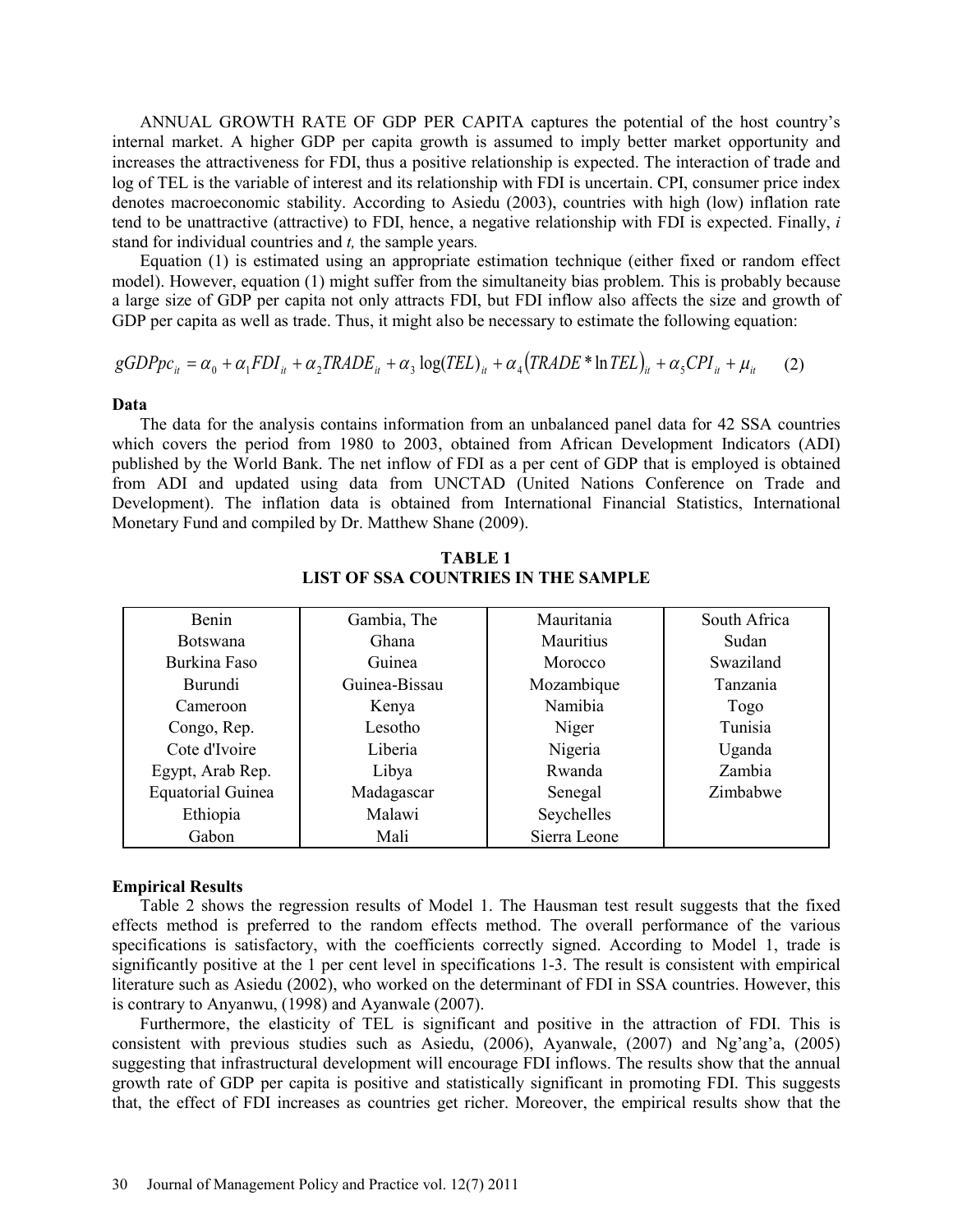coefficients on the interaction between trade and the log of TEL are negative and insignificant. However, this result is positive and significant at the 5 per cent level in specification 4. This implies that the effect of trade openness improves with the increase in infrastructural development. A plausible explanation for this could be that the more a country spends on infrastructure such as transportation networks, electricity and telecommunications, the more attractive they are to foreign investors. This result is contrary to Ng'ang'a (2005) who finds a significant and negative impact of the interaction between trade and log of TEL in low income countries such as those belonging to the group of countries in the present study.

| Dependent variable: FDI inflow as a per cent of GDP |               |               |               |                        |  |  |  |
|-----------------------------------------------------|---------------|---------------|---------------|------------------------|--|--|--|
| Variables                                           | Specification | Specification | Specification | Specification          |  |  |  |
|                                                     |               |               | 3             | 4                      |  |  |  |
| <b>TRADE</b>                                        | $0.265***$    | $0.265***$    | $0.263***$    |                        |  |  |  |
|                                                     | (2.93)        | (2.90)        | (2.91)        |                        |  |  |  |
| Log(TEL)                                            | 0.006         | 0.007         |               | $-0.012$               |  |  |  |
|                                                     | (1.30)        | (0.74)        |               | $(-1.31)$              |  |  |  |
| GDP per capita growth                               | $0.089**$     | $0.089**$     | $0.089**$     | $0.1043**$             |  |  |  |
|                                                     | (2.12)        | (2.12)        | (2.12)        | (1.97)                 |  |  |  |
| TRADE*Log of TEL                                    |               | $-0.0001$     | 0.0001        | $0.0004**$             |  |  |  |
|                                                     |               | $(-0.11)$     | (1.17)        | (1.97)                 |  |  |  |
| CPI (inflation)                                     | $-0.003***$   | $-0.003***$   | $-0.003***$   | $-0.002\overline{1**}$ |  |  |  |
|                                                     | (2.98)        | $(-2.98)$     | $(-2.98)$     | $(-1.97)$              |  |  |  |
| Constant                                            | $-3.181*$     | $-3.191*$     | $-3.103*$     | 1.870***               |  |  |  |
|                                                     | $(-1.92)$     | $(-1.89)$     | $(-1.88)$     | (12.59)                |  |  |  |
| Observations                                        | 858           | 858           | 858           | 858                    |  |  |  |
| F ratio                                             | 0.011         | 0.018         | 0.008         | 0.035                  |  |  |  |
| R-squared                                           |               |               |               |                        |  |  |  |
| Within                                              | 0.172         | 0.172         | 0.171         | 0.036                  |  |  |  |
| <b>Between</b>                                      | 0.224         | 0.224         | 0.223         | 0.091                  |  |  |  |
| Overall                                             | 0.159         | 0.159         | 0.158         | 0.049                  |  |  |  |

### **TABLE 2 EMPIRICAL RESULTS FOR MODEL 1**

*Notes:* t statistics are in parenthesis and are heteroscadastic consistent. \*, \*\* and \*\*\* represent significant level at 10%, 5% and the 1% level respectively.

Source: Authors' estimation.

The coefficient of inflation is negative and statistically significant at 1 per cent across all specifications. The results suggest that an increase in inflation decreases the attraction of FDI. This result is consistent with our expectations as during the 1980s and 1990s most developing countries, and in particular countries in the SSA, exhibited high inflation rate and excessive budget deficit. Moreover, the history of high inflation signals to investors how unreliable the government in these economies are.

Next, Table 3 shows the regression results of Model 2 using RE method. The results show that FDI is positive and statistically significant in promoting economic growth in the sample of countries. The positive relationship is consistent with the literature (see De Gregorio, 1992; Borensztein et al., 1995 and 1998).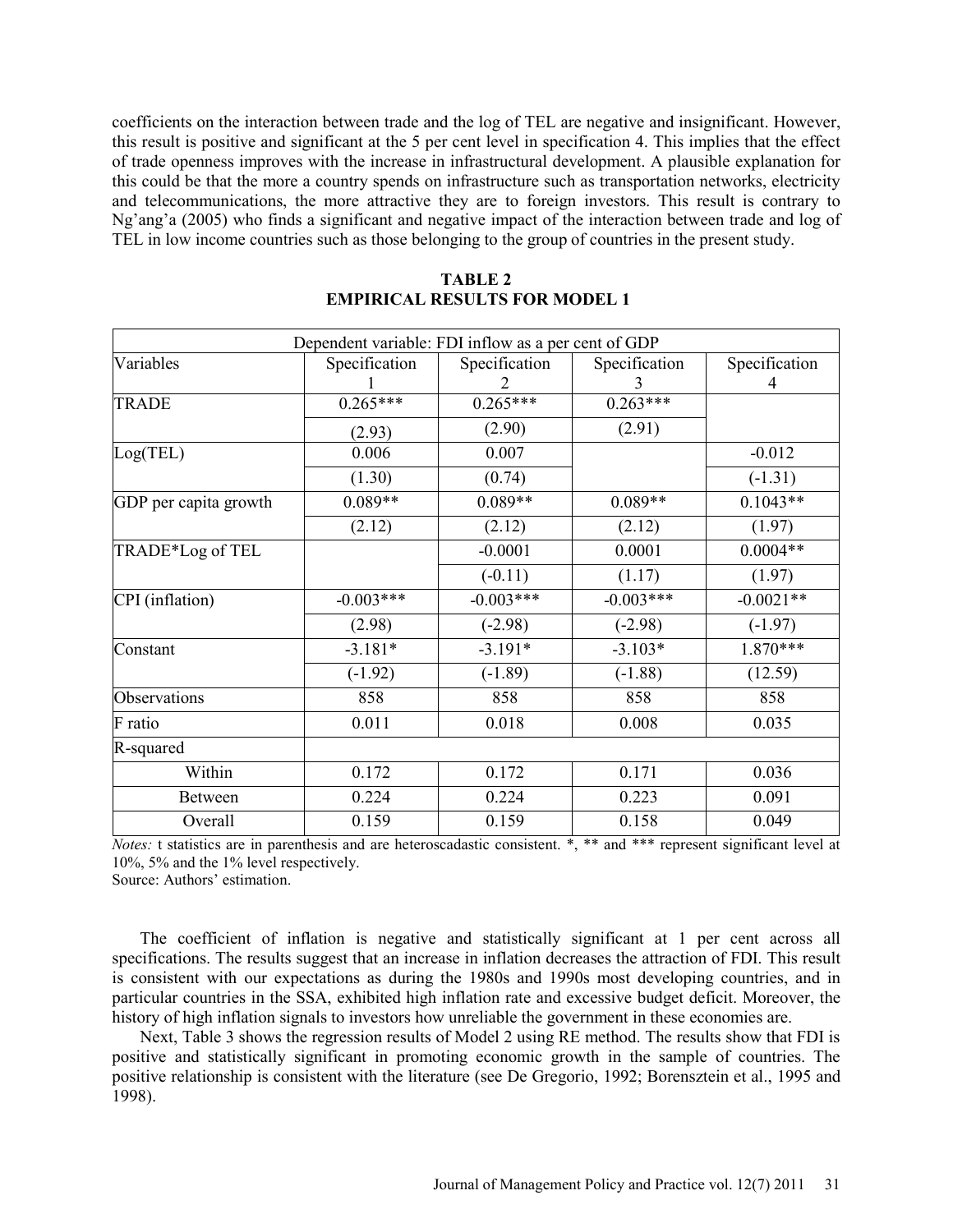From these results, trade has a positive but not significant relationship with economic growth. This suggests that the type of trade policies used in SSA do not encourage economic growth. For any significant contribution of trade openness to economic growth, there is a need for official policy on trade relations (Ayanwale, 2007). Li and Liu (2004) also report a positive influence of trade on economic growth in 84 developed and developing countries. The implication of this finding is that trade openness has a positive overall effect on economic growth. Further, the result indicates that the coefficient of log of TEL is significantly positive at 5 per cent level in specifications 2 and 4. The result indicates that infrastructural development promotes economic growth.

|                   |                 | Dependent variable: GDP |                 |                 |
|-------------------|-----------------|-------------------------|-----------------|-----------------|
| Variables         | Specification 1 | Specification 2         | Specification 3 | Specification 4 |
| <b>FDI</b>        | $0.2352***$     | $0.2303***$             | $0.2330***$     | $0.2443***$     |
|                   | (4.92)          | (4.80)                  | (4.85)          | (5.54)          |
| <b>TRADE</b>      | 0.0068          | 0.0208                  | 0.0114          |                 |
|                   | (0.27)          | (0.69)                  | (0.40)          |                 |
| Log(TEL)          | 0.0052          | $0.0187**$              |                 | $0.0161**$      |
|                   | (1.05)          | (2.14)                  |                 | (1.96)          |
| TRADE* Log of TEL |                 | $-0.0003$               | 0.0000          | $-0.0002$       |
|                   |                 | $(-1.40)$               | (0.12)          | $(-1.18)$       |
| CPI (inflation)   | 0.0007          | 0.0007                  | 0.0007          | 0.0008          |
|                   | (0.42)          | (0.40)                  | (0.40)          | (0.45)          |
| Constant          | $-0.2425$       | $-0.5649$               | $-0.2302$       | $-0.2161$       |
|                   | $(-0.45)$       | $(-0.86)$               | $(-0.40)$       | $(-0.56)$       |
| Observations      | 858             | 858                     | 858             | 858             |
| F ratio           | 0.0000          | 0.0000                  | 0.0000          | 0.0000          |
| R-squared         |                 |                         |                 |                 |
| Within            | 0.0236          | 0.0239                  | 0.0241          | 0.0238          |
| <b>Between</b>    | 0.3072          | 0.3189                  | 0.219           | 0.3099          |
| Overall           | 0.048           | 0.0525                  | 0.0442          | 0.0515          |

### **TABLE 3 EMPIRICAL RESULTS FOR MODEL 2**

*Notes:* **t** statistics are in parenthesis and are heteroscadastic consistent. \*, \*\* and \*\*\* represent significant level at 10%, 5% and the 1% level respectively.

Source: Authors' estimation.

The interaction between trade and the log of TEL is negative and insignificant in specifications 2 and 4. In specification 3, the interaction term is positive, however it is insignificant. The results indicate that although trade and the log of TEL by themselves have a positive effect on economic growth, the effect of its interaction on economic growth is insignificant. It can be argued that investing in infrastructural facilities (such as telecommunication) has not had much favour in the sample countries in respect to globalisation.

The positive but insignificant relationship of inflation is contrary to the expectation. Though a positive sign of inflation is quite surprising, the result provides support to theoretical vagueness regarding the impact of inflation on economic growth. According to the literature, regions with low and stable rates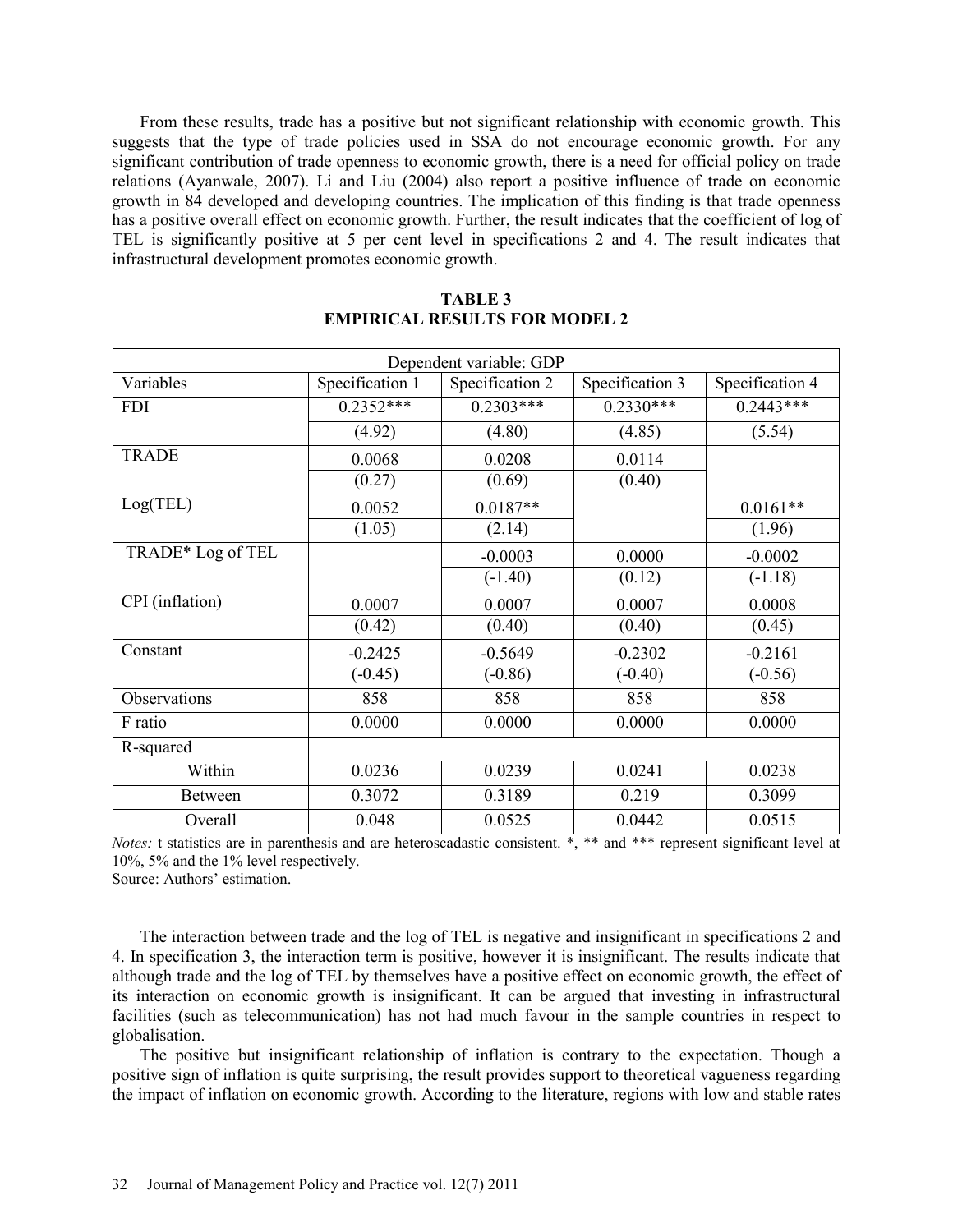of inflation are expected to grow faster when compared to other regions with high inflation rate (such as the countries in this sample). The non-significance of the inflation variable indicates the need for constructive attention to be given to monetary and fiscal policies in order to control inflation so as to encourage growth. The result is contrary to the findings of Li and Liu, (2004), Akinlo (2006) and Ayanwale (2007) who report an indirect relationship between inflation and growth. However, it is consistent with Basu et al (2000) who found that some countries in the SSA region observed a positive economic growth rate between 1995 and 1997 due to a decline in the average rate of inflation.

### **Conclusion and Policy Recommendation**

This paper examines the role of the interaction between trade openness and infrastructural development in the attraction of FDI in SSA countries. The results indicate that trade openness and infrastructural development encourages the inflow of FDI in the sample of countries and that there is a positive and statistically significant relationship between the interaction of trade openness with infrastructural development and FDI. It further looked at the impact of FDI on economic growth and found that FDI and infrastructural development contribute towards enhancing economic growth in the sample of countries. Based on the empirical findings, it is suggested that developing countries in SSA should not only develop macroeconomic policies and structural reform programs that would encourage economic openness, infrastructural development and the reduction of inflation rate, but they should ensure that these policies are implemented in order to attract foreign investments for sustainable growth.

### **REFERENCES**

Addison, T. A and Heshmati A. (2003). The new global development of FDI flows to developing countries – The importance of ICT and democratisation, Discussion paper No 2003/45 World Institute for Development Economics Research (WIDER), United Nations University Helsinki.

Asiedu, E. (2002). "On the determinants of foreign direct Investment to developing countries: Is Africa different"? World Development 30, p. 107-118.

Asiedu, E. (2003). Foreign direct investment in Africa: The role of government policy, institutions and political instability. (UNU/WIDER), *World Institute of Development Economics* Research. [Online] available on <http://website1.wider.unu.edu/conference/conference-2003-3/conference-2003-3 papers/Asiedu-0708.pdf/> (Accessed on June 23, 2009).

Asiedu, E. (2006). Foreign direct investment in Africa: The role of natural resources, market size, government policy, institutions and political instability, *World Economy* 29, p. 63-77.

Akinlo, A.E, (2006). Macroeconomic factors and total factor productivity in sub Saharan African countries, *International Research Journal in Finance and Economics.* 

Anyanwu, J. (1998). An econometric investigation of determinants of foreign direct investment in Nigeria. In Investment in the growth process: Proceedings of the Nigeria Economic Social Conference, Ibadan, Nigeria, p. 219-40.

Agarwal .S (2001). Stock market development and economic growth: preliminary evidence from African countries. [Online] available on < http://www.jsdafrica.com/Jsda/ spring2001/articlespdf/ARC%20% 20Stock%20Market%20Development%20and%20Economic%20Growth.pdf> (Accessed on October 18, 2008).

Ayanwale, A. B. (2007). FDI and economic Growth: Evidence from Nigeria, *Discussion Paper No.165*, African Economic Research Consortium, Nairobi.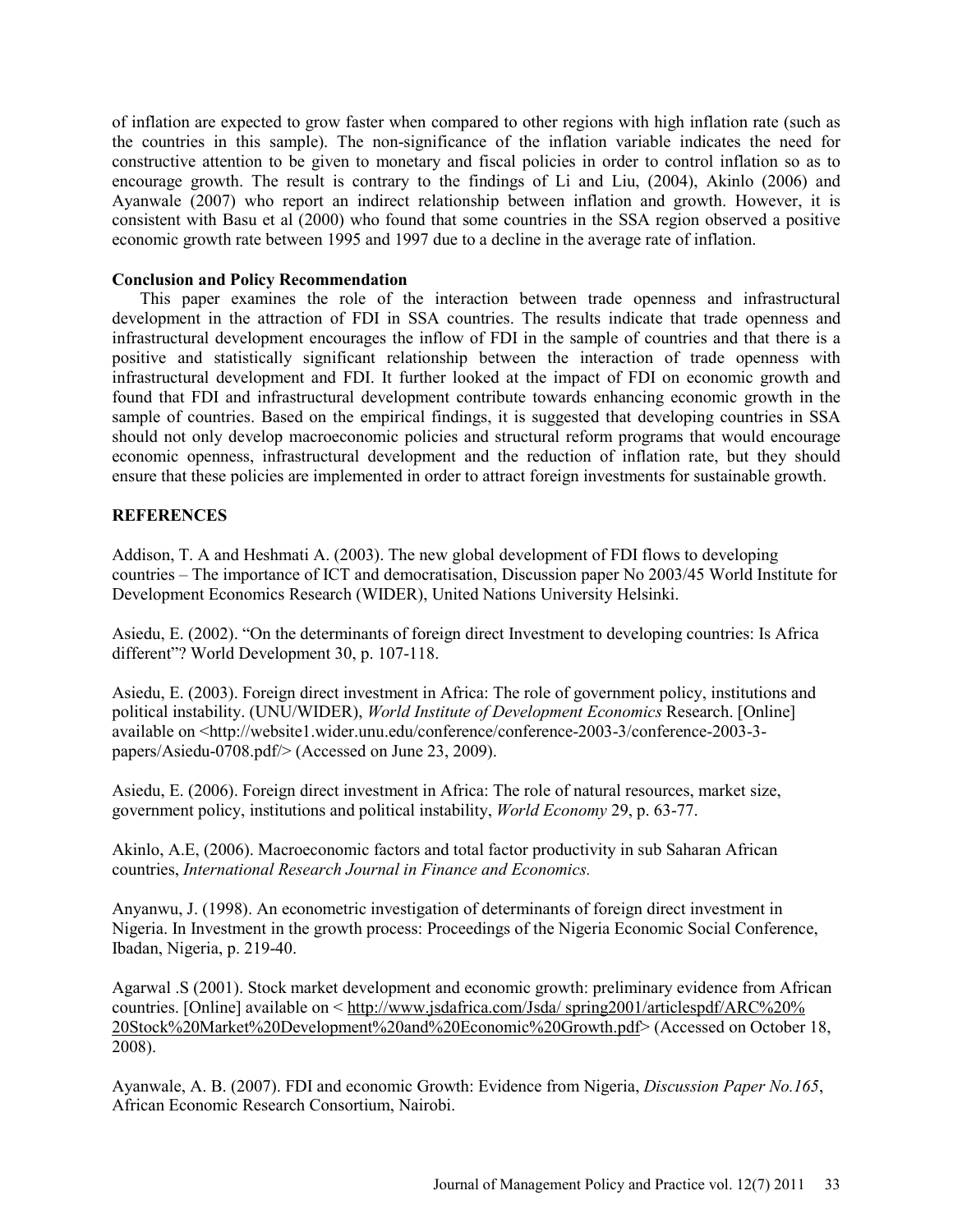Ang, J.B, (2008). Determinant of FDI in Malaysia, *Journal of Policy Modelling,* 30, p. 185-189.

Balasubramanyam, V. N, Salisu M. and Sapsord D. (1996). Foreign direct investment and growth in EP and IS Countries, *The Economic journal*, 106, p. 92-105.

Basu, A, Evangelos, A.C and D. Ghura, (2000). Promoting growth in sub Saharan Africa: Learning what works". *International Monetary Funds* (IMF) Economic issues no 23. [Online] available on <http://www.imf.org/external/pubs/ft/issues/issues23/index.htm>, (Accessed on February 06, 2009).

Borensztein E., Gregorio J, and J.W. Lee, (1995). How does FDI affect growth? Working Paper No. W5057, *National Bureau of Economic Research* [Online] available on http://papers.ssrn.com/sol3/papers.cfm?abstract\_id=225836/> (Accessed on January 20, 2009).

Borensztein E., Gregorio J, and J.W. Lee, (1998). How does foreign direct investment affect economic growth? *Journal of international economics*, 45, p. 115-135.

Boyd, J.H and B.D. Smith, (1995). Intermediation and the equilibrium allocation of investment capital: Implications for economic development *Journal of Monetary Economics*, 30, p. 409 – 432.

Carkovic, M. and R. Levine, (2002). Does Foreign Direct Investment Accelerate Economic Growth? *University of Minnesota, Working Paper.*

Collier, P and J. Gunning (1999). Why has Africa grown slowly? *Journal of Economic Perspectives,* 13 (3), p. 3-22.

Cheng, L.K and Y.K Kwan, (2000). What are the determinants of the location of FDI? The Chinese Experience", *Journal of international economics*, 51, p. 379-400.

De Gregorio, J. (1992). Economic growth in Latin America. *Journal of Development Economics* 39, p. 59-83.

Dunning, J. H. (1988). The Eclectic Paradigm of International Production: A restatement and some possible extensions", *Journal of International Business Studies*, 19, p. 1-32.

Easterly, W and R. Levine, (1997). Africa's growth tragedy: Policies and ethnic division. *Quarterly Journal of Economics*, 112 p. 1203-1250.

Feenstra, R. C and G.H. Hanson, (1997). Foreign direct investment and relative wages: Evidence from Mexico's Maquiladoras", *Journal of international economics*, Vol 42(3), p. 371-393.

Frankel, J.A., and D. Romer, (1999). Does trade cause growth?" *American Economic Review,* 89, p. 279– 399.

Kandiero, T. and M. Chitiga, (2003). Trade openness and foreign direct investment in Africa, *paper prepared for the Economic Society of Southern Africa 2003 Annual Conference*, Cape Town, South Africa.

Kumo .W.L, (2008). Stock exchange in Africa: Prospects and Challenges, American Chronicle. [Online] available on <http://www.americanchronicle.com/articles/75505>, (Accessed on October 11, 2008).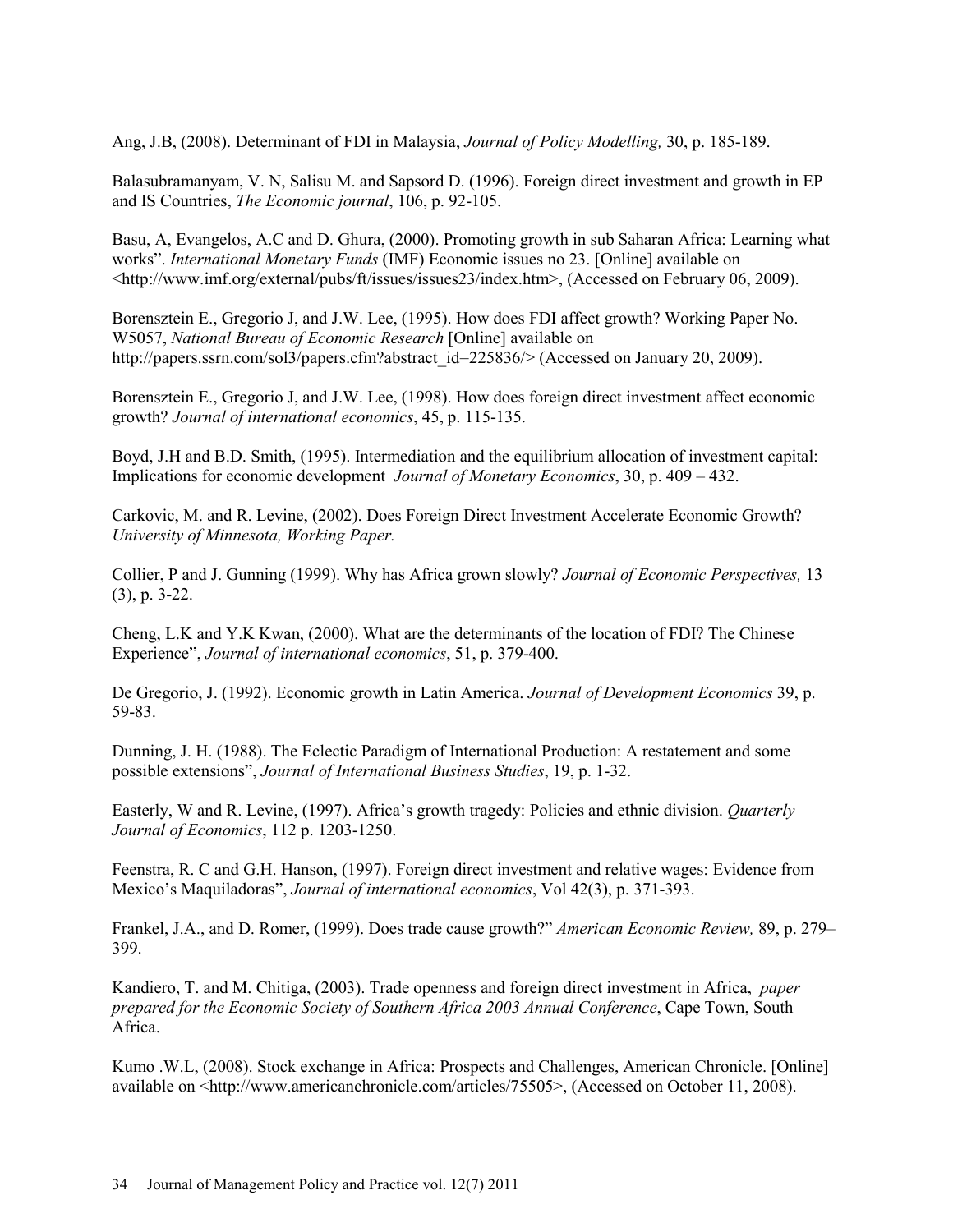Li X. and Liu X. (2004). Foreign direct investment and economic growth: An increasingly endogenous relationship. *World Development,* 33, p. 393-407.

Mahamet, D, (2006). Foreign direct investment in Africa: Mali attracts foreign investment, *Journal of Applied Sciences,* 6, p. 972-978.

Makki, S.S and A. Somwaru, (2004). Impact of foreign direct investment and trade on economic growth, *American Journal of Agricultural economics,* Vol 3 (8), p795-801.

Mankiw, N.G, Romer D and D.N Weil, (1992). A contribution to the empirics of economic growth. *Quarterly Journal of Economics*, p. 407-437.

Mencinger, J (2003). Does foreign direct investment always enhance economic growth? *KYKLOs*, 56(4), p. 491–508.

Mottaleb, K.A, (2007). Determinants of foreign direct investment and its impact on economic growth in developing countries. [Online] available from <http://mpra.ub.unimuencchen.de/94571/1/MPRA\_paper\_9457.pdf>, (Accessed on February 16, 2009).

Morisset, P, (2000). Foreign direct investment to Africa: Policies also matter, *Transnational Corporation*, 9 (2), p. 107-125.

Ndikumana L, (2001). Financial markets and economic development in Africa, *Political Economy Research Institute, University of Massachusetts, Amherst working paper* 17. [Online] available from <http://www.peri.umass.edu/fileadmin/pdf/working\_papers/working\_papers\_150 /WP17.pdf>, (Retrieved on July 04, 2008).

Neumayer, E. and I. de Soysa, (2005). Trade openness, foreign direct investment and child labour", *World Development,* 33(1), p.43-63.

Ng'ang'a, P.K, (2005). Determinants and effects of foreign direct investment in developing countries: Theoretical and empirical analysis, Unpublished Ph.D Dissertation.

Root, F.R and A.A. Ahmed, (1979). Empirical determinants of manufacturing direct foreign investment in developing countries, *Economic Development and Structural Change,* 27, p. 751-767.

Schneider, F and B. Frey, (1985). Economic and political determinants of foreign direct investment, *World Development,* 13(2), p. 161-175.

Tsai, Pan-Long, (1994). Determinants of foreign direct investment and its impact on economic growth." *Journal of Economic Development,* 19 (1) p. 137-163.

UNCTAD, (2006). Foreign direct investment from developing and transition economies: Implications for development, United Nations Conference on Trade and Development, UNCTAD, United Nations, **GENEVA** 

World Bank (2008). World Development Indicators, ESDS International, University of Manchester.

Wheeler, D. and A. Mody (1992). International Investment Location Decisions: The Case of U.S. Firms. *Journal of International Economics,* 33(1-2): p. 57-76.